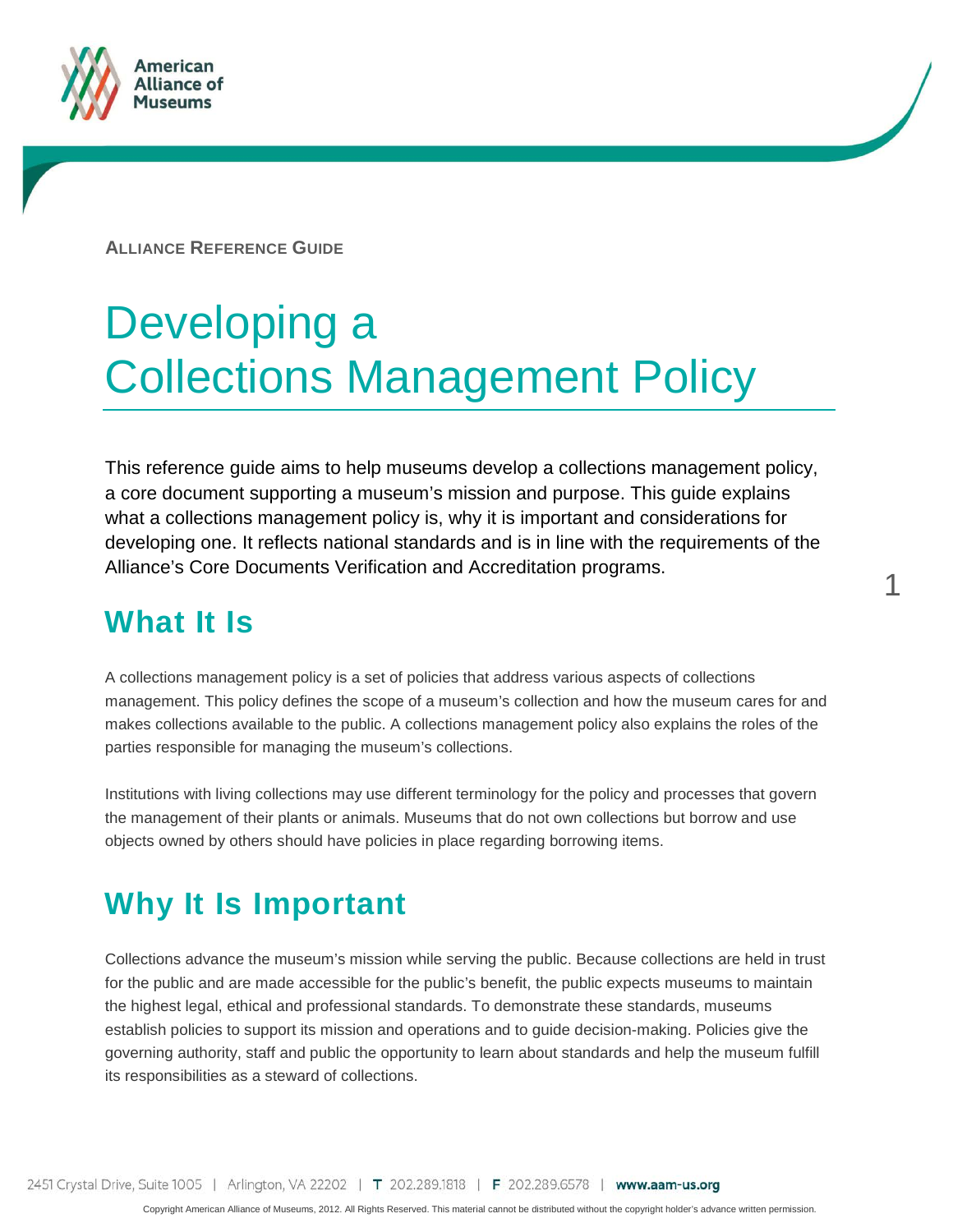

### **What to Consider**

- » *The process of creating and implementing a policy is far more important and beneficial to the museum than the actual policy itself.* The policy may seem like the end result, but in actuality, the end result is a broad understanding of ethics and procedures, which influences how the museum operates.
- » *There are many different ways to create policies.* Each museum has its own set of challenges, which requires thoughtfulness in policy-making. Museums are encouraged to take time to explore their circumstances and articulate them accurately in their policies.
- » *Policy-making should be integrated in order to be effective.* Each of the museum's official documents should speak to one another consistently and comprehensively to support the museum's mission.

"A policy is useless if it is outdated, ignored, too complex to be followed, too simplistic to be useful, or does not serve the museum's mission. […] Good policies help the museum achieve its mission and demonstrate its commitment to professional standards and best practices." John E. Simmons (*Things Great and Small*, 2006)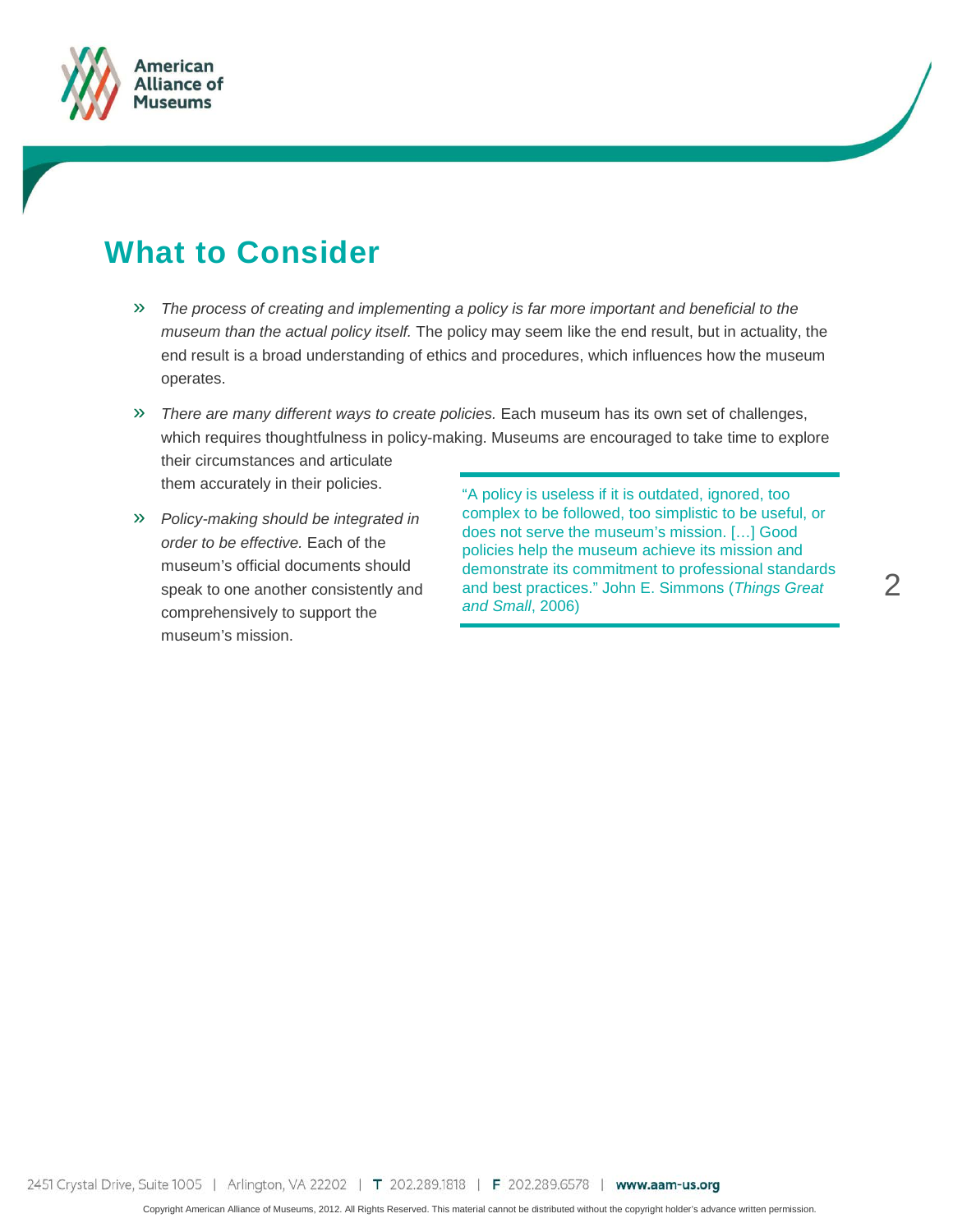

### **Anatomy of a Collections Management Policy**

A strong policy is consistent in the day-to-day handling of an institution's collections and is written to meet the specific needs of the museum and its collection. It is important to take the necessary time and resources to think through and develop a realistic and usable document. Establishing policies that are not eventually followed is detrimental to the museum and the community it serves.

There is no one, perfect template for any document. Since the museum field is so diverse, each of the museum's documents should be influenced by its history, community, collections and governance. Interrelated policies and plans contribute to a cohesive vision and mission. While collections management policies vary in organization and in content, listed below are some elements commonly found in these policies.

#### **Mission, Vision and History**

Policies, procedures and plans should support mission. Thus, many museums begin each document reiterating their mission, followed by other introductory material, including the museum's vision statement and a brief history of the museum and its collections. This section provides the users of the policy with a better understanding of the museum's choices and its role in collections stewardship. For more guidance, review the Alliance's reference guide on mission statements.

#### **Statement of Authority**

The governing authority, committees and staff each play a role in helping the museum fulfill its role as stewards of its collections. This section summarizes those roles and responsibilities and usually includes the name of the museum, its purpose and identification of who is responsible for legal and fiduciary matters. Sometimes the statement of authority is found in the introductory sections, along with mission, vision and history.

#### **Code of Ethics**

A code of ethics is a set of principles that guide the conduct, decision-making and behavior of museum staff, volunteers and governing authority. It is a policy statement that establishes values and ethical standards that enable the museum to fulfill its mission and put the interests of the public ahead of the interests of the museum or of any individual. Each museum should develop its own institutional code of ethics, specific to its operations and needs. This document states that it applies to staff, governing authority and volunteers. A museum will often include its code of ethics—either in its entirety (although it should exist as a standalone document as well), in an excerpt or in a reference—in the collections management policy. For more guidance on this, please review to the Alliance's reference guide on codes of ethics.

#### **Scope of Collections**

This is a broad description of the museum's collections and an explanation of how and what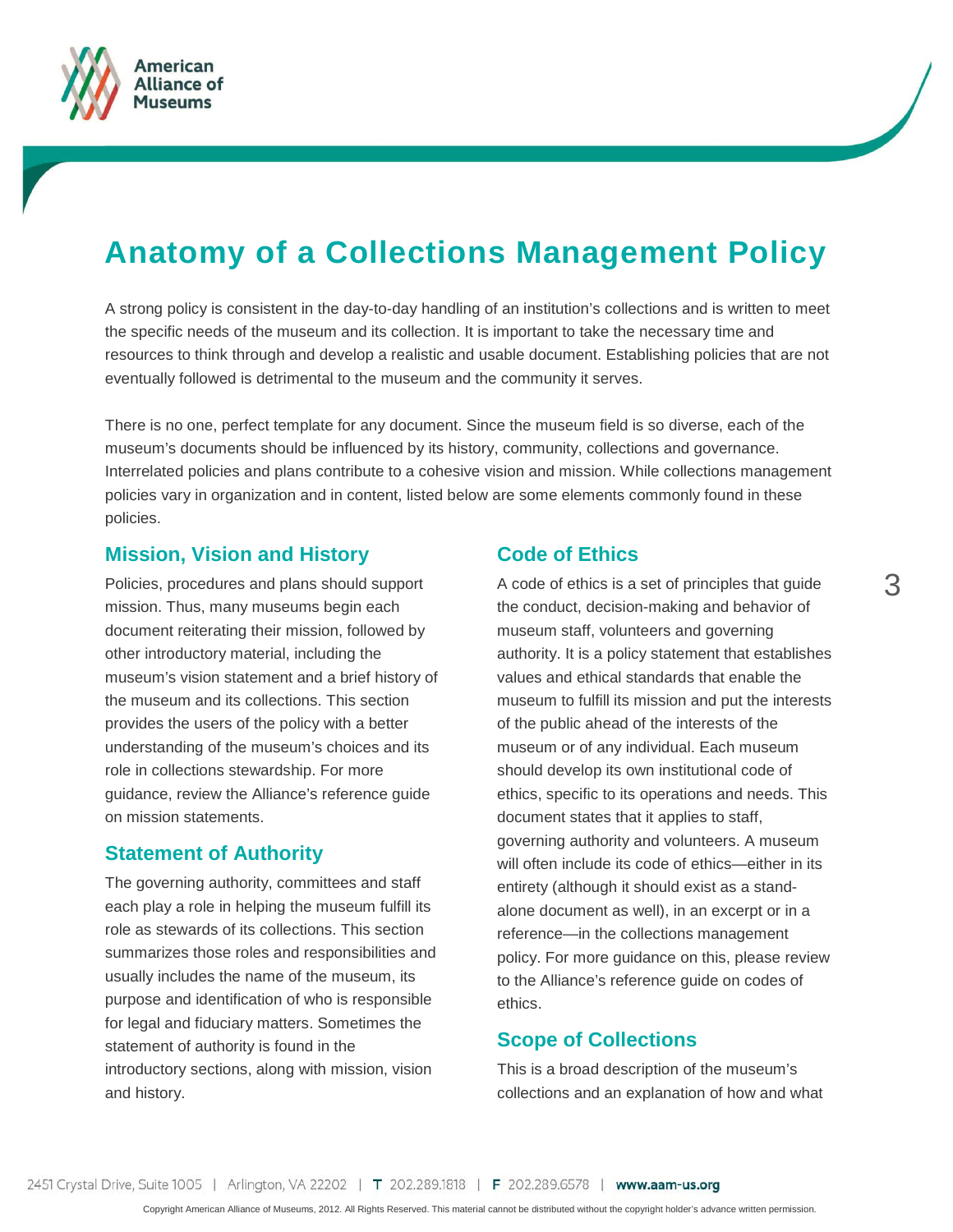

the museum collects and how those collections are used. This section can include a brief history of the collections and a review of the collection's strengths and weaknesses. It often sets guidelines for growing and developing the collection, which museums can then use in collections planning.

#### **Categories of Collections**

These are the names and definitions of different categories of collections the museum cares for, documents and uses. Some common collections categories include: archives or library, education, exhibition, permanent, research or collections held under a repository or management agreement. In this section, museums might explain how collections in that category are used, acquired, cared for and deaccessioned.

#### **Acquisitions/Accessioning**

Acquisition is the act of acquiring an item or object for any of the museum's collections. Accessioning is the formal act of legally accepting an object or objects to the category of material that a museum holds in the public trust, or, in other words, those in the museum's permanent collection. Because of this, it is important that acquisition/accession policies are written with the museum's mission in mind. The museum must ensure that each accession not only enhances or strengthens the museum's collections but can be properly cared for, stored and used. This section outlines the specific criteria and decision-making process for adding objects to the collection. Having a thoughtful accession/acquisitions policy will yield a strong and cohesive collection, in addition to helping

avoid any misunderstanding between potential donors and the museum. For instance, if an object does not fit the criteria for being accessioned, the museum staff can point to policy rather than say it was a choice made by judgment. If a museum has an acquisitions committee, their role and responsibilities can be outlined here. Furthermore, museums should include any legal or ethical obligations or restrictions concerning collection acquisition (e.g., appraisals, gifts, exchanges).

#### **Deaccessioning/Disposal**

Deaccessioning is the opposite of accessioning. It is the permanent removal of an object from a museum's collections. There are many reasons for deaccessioning an object, several of them being controversial, but the practice is a typical part of collections stewardship and a way for the museum to refine its collection. It is important that the museum understand the legal and ethical implications of deaccessioning and write a policy that helps the museum be transparent and accountable with the public. The museum should state its adherence to the Alliance's *Code of Ethics for Museums* and make sure that the "disposal of collections through sale, trade, or research activities is solely for the advancement of the museum's mission." In thinking through the deaccessioning policy and its subsequent procedures, it is important that museums clearly outline the specific criteria for removing an object from the collection, as well as the decision-making process. Moreover, this section should be explicit about the methods and means of disposing of an object and include a statement about how the proceeds will be used.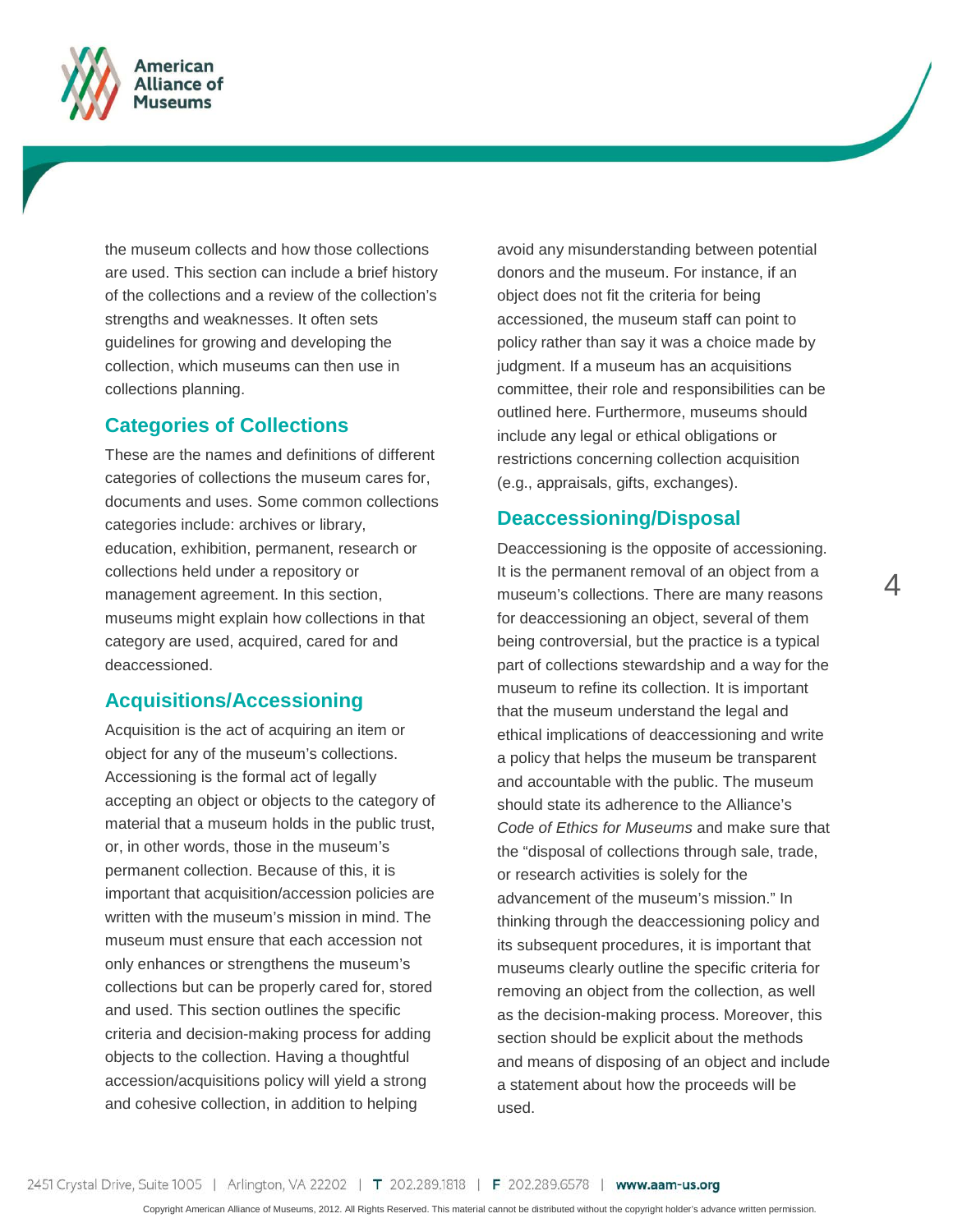

#### **Loans**

Loans help museums share information with each other and the communities they serve. This section delineates the conditions covering the temporary transfer of collection objects (not their ownership) from or to the museum. In this section, museums typically include information about loan approval and acceptance, loan fees, documentation, insurance and monitoring. If relevant, museums can include sections about old loans and restricted works (i.e., objects not permitted to leave the museum except under special circumstances). Museums that do not own collections but which borrow and use objects owned by others should have policies in place regarding these items.

#### **Objects in Custody**

Objects in custody are collections that are found, abandoned or unclaimed. This section addresses how the museum will handle objects with unclear title.

#### **Conservation/Care**

There are many factors that affect the quality of care for collections. Museums must properly preserve and care for collections they hold in the public trust. In order to protect the collection from deterioration, museums are encouraged to address the following in their collections management policy: storage, temperature, relative humidity, pest control, conservation, handling of objects, disaster planning and location inventories. If a museum has a longrange conservation plan, it can be mentioned here.

### **Insurance and Risk Management**

Risk management is a major part of the museum's responsibility to minimize any potential problems or dangers to the collections. This section is an overview of the museum's approach to safeguarding the collection (e.g., fire detection and suppression, security) and the types of insurance coverage provided. A more in-depth disaster plan accompanies the collections management policy. For more information on developing a disaster preparedness/emergency response plan, see the Alliance's reference guide on this topic.

### **Documentation, Collections Records and Inventories**

Documentation captures an object's condition, history, use and value. It is how a museum maintains physical and intellectual control over its collection. Without documentation, an object has no identity. Museums must therefore be diligent in creating legible and comprehensive documentation and in managing those records. In writing this section, museums typically reference the types of records created, what information is contained in each record, the parties responsible for maintaining and documenting the records and any procedures and back-up systems. Museum staff are encouraged to commit to periodically checking inventories in order to ensure that an object's supporting information is secure and can easily be retrieved.

#### **Access**

Museums must give the public reasonable access to collections and collections records. In this section, the museum usually explains who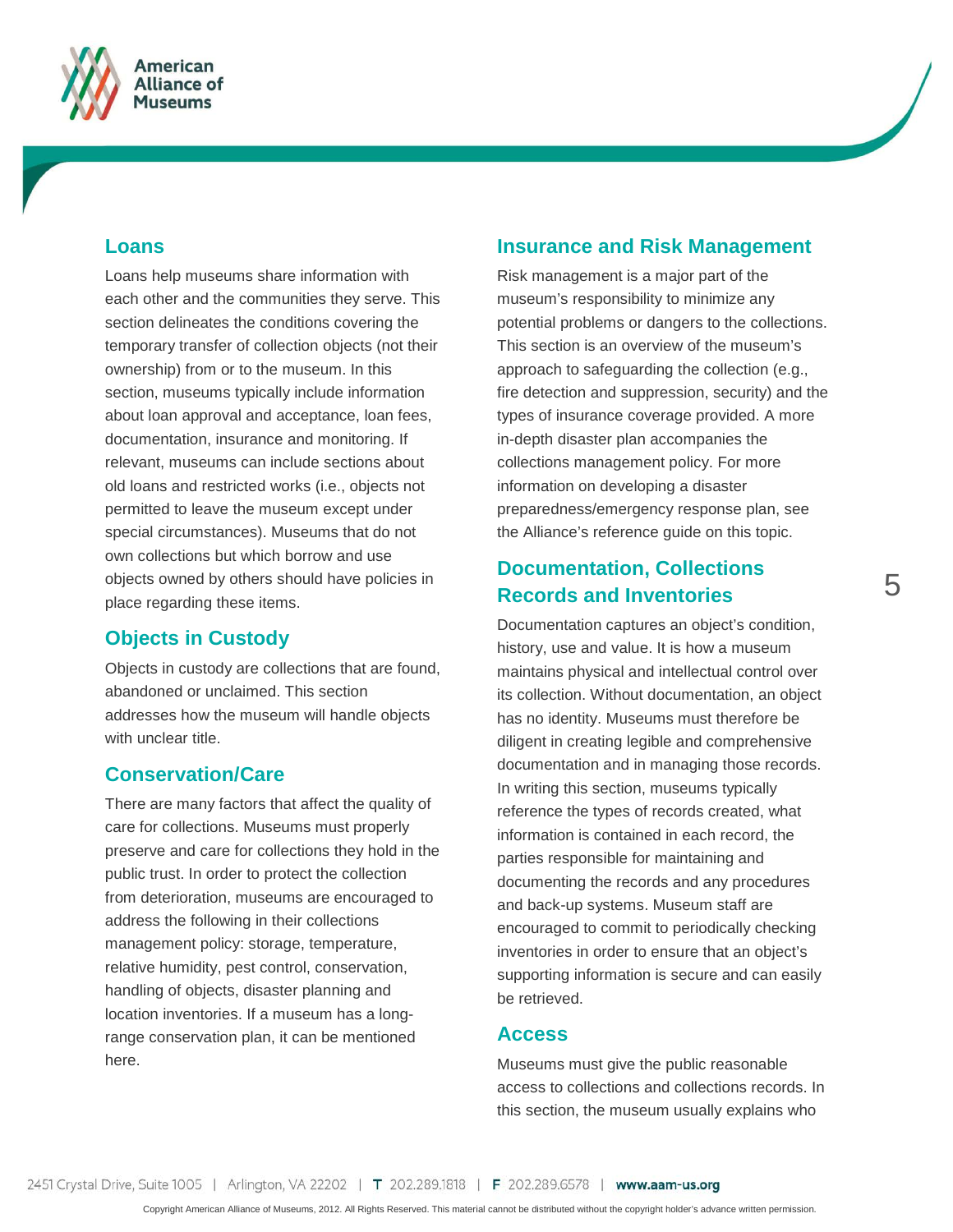

has access to what and why, and denotes how those collections will be used and with what safeguards. Museums might assess staff capacity, physical facilities, preservation and awareness of legal issues (e.g., Americans with Disabilities Act, donor privacy, Freedom of Information Act) before shaping these policies.

#### **Appraisals**

Often, members of the public will contact a museum to seek staff expertise on an object. This can take the form of an appraisal or an authentication. Museum staff can appraise objects internally in order to establish a value for insurance. However, an appraisal or authentication by staff or governing authority on behalf of the public is discouraged. There are several legal and ethical restrictions to this practice and to addressing these concerns in their collections management policies. It is prudent to outline restrictions on staff appraising items donated to the collection and include a statement about conducting appraisals for donors or the general public.

#### **Legal and Ethical Considerations**

There are many laws regarding the ownership and protection of cultural and natural resources, including but not limited to: stolen, looted or reappropriated art, archaeological material

removed from federally owned or controlled land and issues relating to the Native American Graves Protection and Repatriation Act (NAGPRA). Museums usually state compliance with local, state and federal laws that affect collections or collecting activities and the museum's commitment to adhering to them. It is important that museums be aware of ethical concerns regarding employee conduct, conflicts of interest, selling items from the collection or restoring certain objects.

#### **Intellectual Property**

In order to protect themselves and any intellectual property, it is important for museums to be aware of intellectual property rights, laws and concerns. Typically, this section addresses the acquisition of copyright for accessioned objects and the adherence to intellectual property laws, including: trademark, fair use, electronic use, licensing, image use, commercial use, royalties and fees, reproductions, privacy and Visual Artists Right Act, etc. Museums might consider including a statement about whether or not photography or filming in the museum or of specific objects is permitted and if so, under what conditions.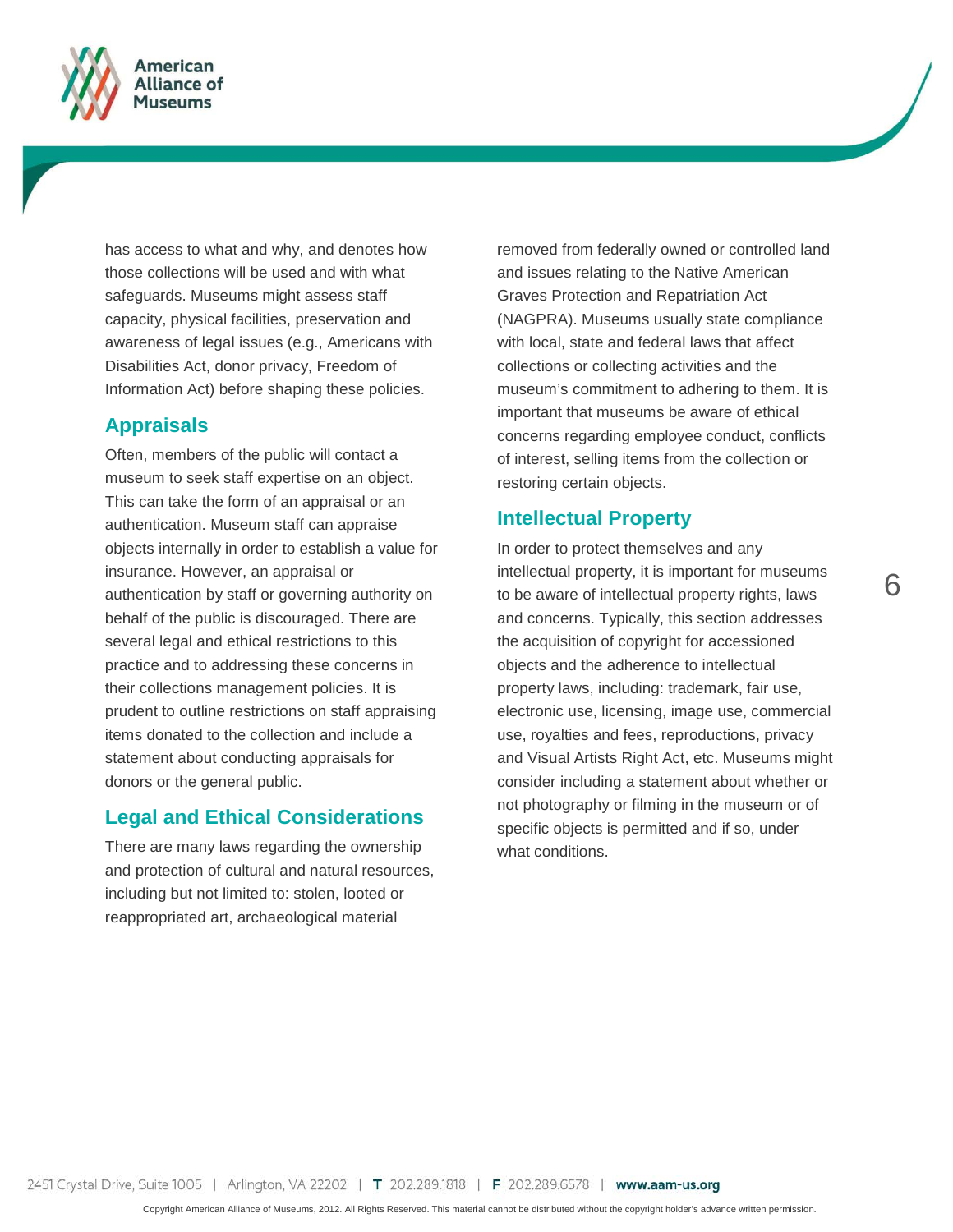



A collections management policy is a living, breathing document that should always be practiced. Museum staff should regularly review the policy and, when necessary, consider revising it. A museum might create a schedule for review.

#### **Glossary**

To familiarize all staff, volunteers and board with the collections management policy, museums may include a glossary of terms.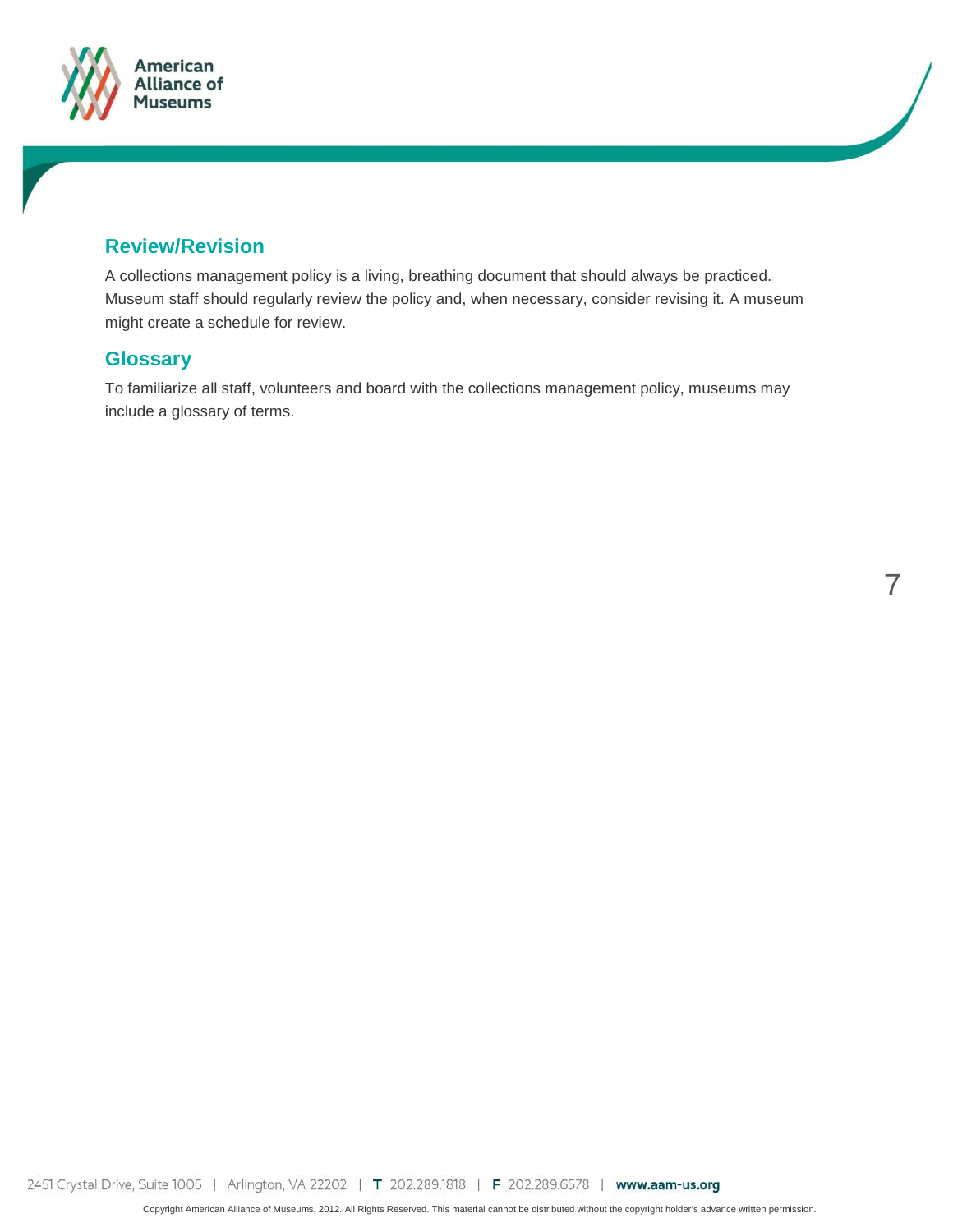![](_page_7_Picture_0.jpeg)

## **Where to Begin**

For policies to be effective, they must be understood and accepted by everyone at the museum. This means educating the staff, governing authority and volunteers about the purpose of the policies, the distinction between policies and procedures, and how the procedures put policies into action.

In most institutions, the governing authority approves and has the ultimate responsibility for the policies. Staff participation is critical for preparing policies that everyone understands and to which they are committed.

Policy development can be time-consuming, but approaching the issues from a variety of perspectives can be beneficial. The process is most effective when there is full staff involvement at every stage: initial draft, review, revision and recommendation to the governing authority for approval. Here are some steps in the policy development process:

- » *Assemble the writing team.* Select a team that has a manageable number of participants yet represents a variety of perspectives within the institution, including administration, collections, conservation, governance, public programs, research and security. Include the staff who implement the procedures.
- » *Develop the policy.* Use the mission statement and scope of the collections statement to develop broad, institution-wide collections management policies. Then develop specific policies to address particular institutional issues.
- » *Review standards*. Review the policies to ensure that they are based on current legal, ethical and professional standards and adhere to the museum's code of ethics.
- » *Get feedback*. Ask other staff members to comment on successive drafts of the policies. Once you have received feedback, revise the policy as necessary.
- » *Get governance endorsement*. Following staff review and revision, present the policies to the museum's governing authority for approval. Be prepared to explain and defend each policy as well as to incorporate the governing authority's suggestions.
- » *Develop procedures*. Once the policies have been approved by the governing authority, prepare a set of procedures for implementing each policy.

2451 Crystal Drive, Suite 1005 | Arlington, VA 22202 | T 202.289.1818 | F 202.289.6578 | www.aam-us.org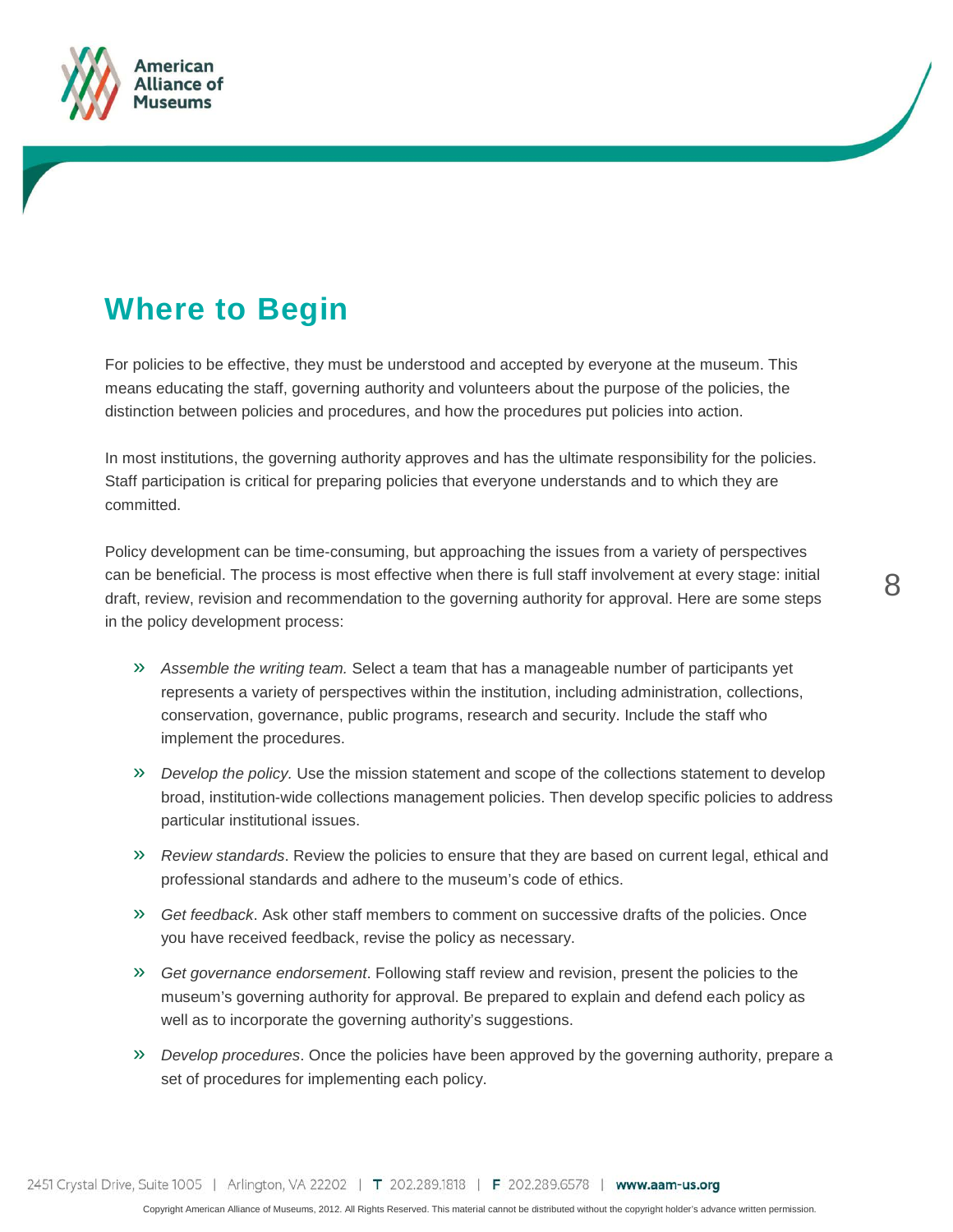![](_page_8_Picture_0.jpeg)

- » *Implement*. The completed collections management policy and the corresponding procedures are presented, implemented and carried out by staff. Relevant staff should have been included in developing the policies and procedures but there may still be a need to talk about how to carry out their responsibilities.
- » *Review and revise periodically*. These policies and procedures will evolve as the museum grows and thrives. Procedures might need revision more often than policies.

9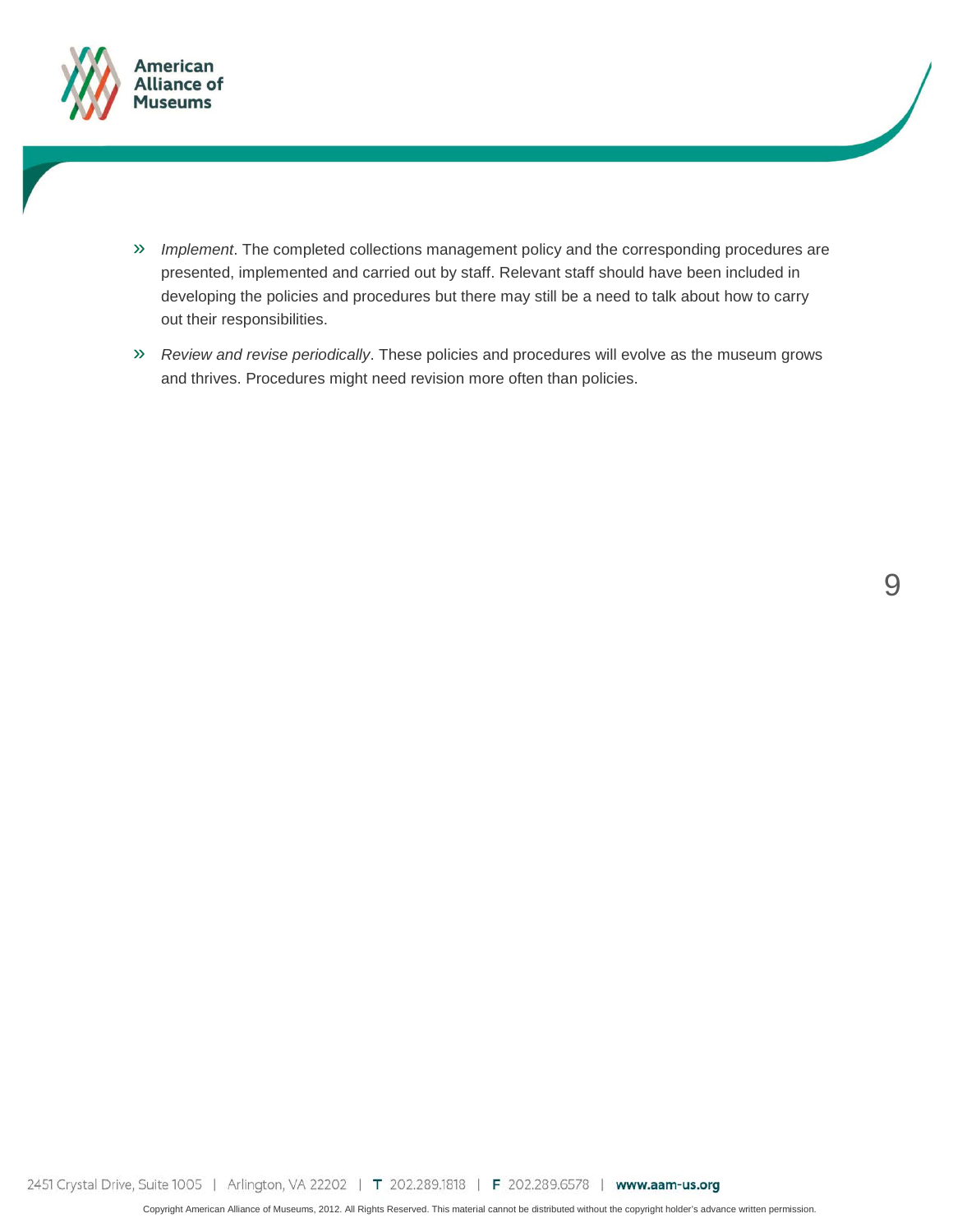![](_page_9_Picture_0.jpeg)

![](_page_9_Picture_1.jpeg)

### **Core Documents Verification**

The [Core Documents Verification](http://aam-us.org/resources/assessment-programs/core-documents) program verifies that an institution has an educational mission and the policies and procedures in place that reflect standard practices of professional museums, as articulated in *National Standards and Best Practices for U.S. Museums* and used in the Accreditation program.

A collections management policy is one of five core documents that are fundamental for basic professional museum operations and embody core museum values and practices. Listed below are elements required for the collections management policies of museums participating in the program.

#### **Collections Management Policy Required Elements**

Note: Institutions with living collections may use different terminology for the policy and processes that govern the management of their plants or animals.

For institutions that own or manage collections:

- » acquisitions/accessioning
- » deaccessioning/disposal of collections/use of proceeds from the sale of deaccessioned collections
- » loans, incoming and outgoing (museums that do not lend/borrow should state this fact)
- » collections care
- » inventories and/or documentation
- » access and/or use of collections

For institutions that do not own or manage collections, but borrow and use objects for exhibits, education, or research:

- » care/responsibilities for objects in temporary custody
- » borrowing policies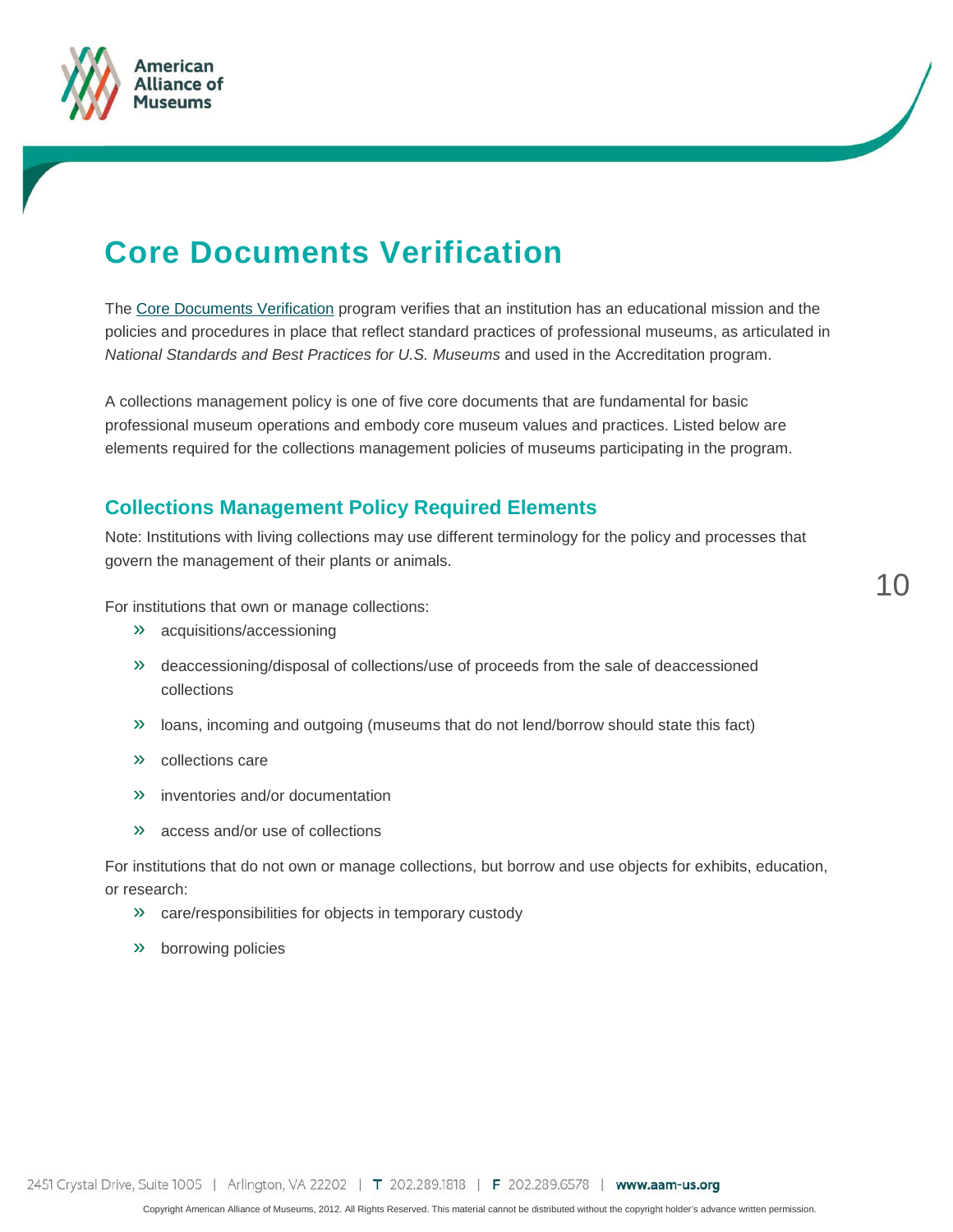![](_page_10_Picture_0.jpeg)

![](_page_10_Picture_1.jpeg)

## **Where to Find Out More**

Content for this reference guide was pulled from *Things Great and Small: Collections Management Policies* and *National Standards and Best Practices for U.S. Museums*.

#### » *[National Standards and Best Practices for U.S. Museums](https://aam-us.org/ProductCatalog/Product?ID=217)*, edited by Elizabeth E. Merritt (AAM Press, 2008)

This guide is an essential reference work for the museum community, presenting the ideals that should be upheld by every museum striving to maintain excellence in its operations. It includes a full outline of the standards, including the overarching Characteristics of Excellence for U.S. Museums, the seven areas of performance they address and commentary. This publication is available as a [free PDF to all museum members.](https://aam-us.org/ProductCatalog/Product?ID=3410)

#### » *[Things Great and Small: Collections Management Policies](https://aam-us.org/ProductCatalog/Product?ID=193)*, by John E. Simmons (AAM Press, 2006)

This publication comprehensively addresses how to write such a collections management policy for museums of any type or size. It reviews the issues that a collections management policy should address and the pros and cons of choosing one policy option over another. It also includes many excerpted sample collections management policies.

#### » *[Museum Registration Methods 5](https://aam-us.org/ProductCatalog/Product?ID=226)th Edition*, edited by Rebecca Buck and Jean A. Gilmore (AAM Press, 2010)

This tome encompasses all that needs to be known and done when a museum accessions, measures, marks, moves, displays or stores an object or artifact of any kind. The 5th Edition includes special teaching sections that challenge readers with questions about the process and procedures of accessioning and caring for objects. It also contains expert advice from more than 60 acknowledged leaders in their disciplines, a bibliography, a glossary and multiple sample forms.

#### » *[Collection Conundrums: Solving Collections Management Mysteries](https://aam-us.org/ProductCatalog/Product?ID=208)*, by Rebecca Buck and Jean A. Gilmore (AAM Press, 2007)

This book provides guidelines for investigating and determining what to do with the oddities found in every museum collection—objects without record, identification or sometimes even a location. The text features a history of registration methods and the standards for collection documentation and care, along with sample documents such as loan agreements, co-tenancy agreements, storage agreements and deeds of gift.